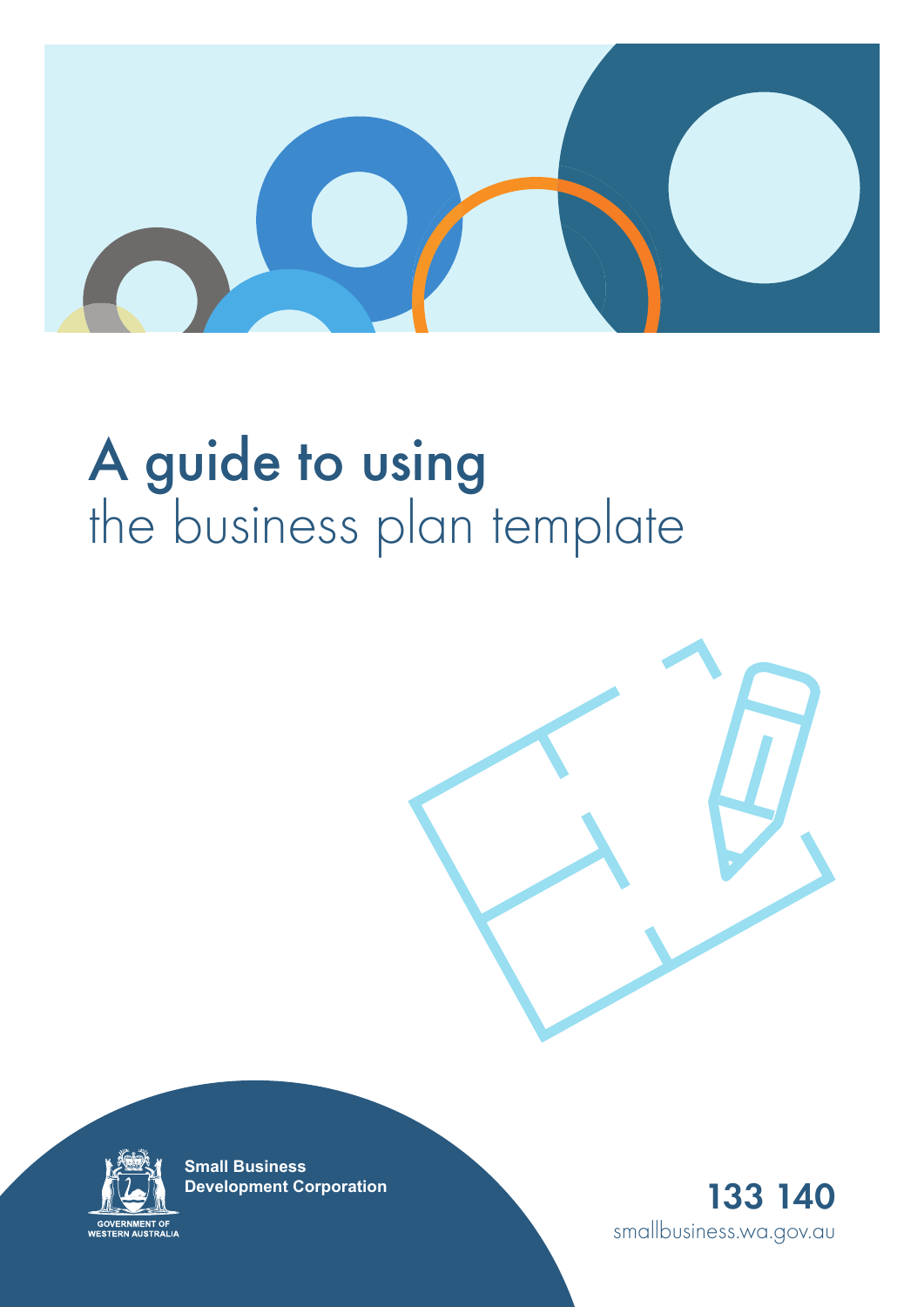

# Writing your business plan

This is guide is to assist you in writing your business plan using our standard template.

Before starting your business plan, consider the following.

- Determine the purpose of the business plan. Is it going to be used internally or will third parties read it? Is it going to be used to secure finance? Knowing your intended audience will help you focus your plan.
- Undertake research. Key decisions need to be made before you can complete your plan, such as determining your business structure and demand for your products and/or services.
- Use the italicised text. The italicised text is there to provide guidance on how you might respond to the question. Sections or questions that do not apply to your business can be removed or ignored.

# Summary

Even though the summary will be read first, it is easiest to write it last – providing an overview of the complete business plan. The aim is to draw the reader in, so what you include will depend on your audience. If you are seeking funding you need to really sell your business idea in the summary.

Make it clear and concise; include only the most important elements, keeping it at a maximum of half a page. To create the summary go back over your plan, pick three or four key messages and write a brief overview, then conclude with details of the action you want the reader to take.

- Seek advice and assistance. If you need help to complete your business plan contact the Small Business Development Corporation on 133 140 or contact a Business Local service provider in your area (details are on our webiste). You might also consider seeking help from an accountant or trusted business adviser.
- Don't rush to complete your business plan. Taking the time to complete and check the plan for any errors is critical. Your plan will form the roadmap for your business and it needs to make a good impression on the reader. The business plan does not need to be completed in a single session. Start with the sections that are most important and then revisit any incomplete sections.

Your summary may contain a brief overview of:

- the business and its owner(s)
- the products and/or services
- your competitive advantage
- operational performance
- financial position

### Business profile

The purpose of this section is to provide the reader with detailed information about you and your business in a concise and simple way.

#### Business details

- registering a business name
- obtaining an Australian Business Number (ABN)
- various trade and occupational licences
- registering for GST
- public liability insurance
- workers' compensation insurance (mandatory if you employ staff)

Clearly outline basic information about your business.

#### Owner profile

Provide a brief overview of your career achievements and suitability to operate a business. It is your chance to promote yourself to potential investors in a succinct way.

This section should only be a few paragraphs; you could also add your complete CV as an appendix.

#### Business performance at a glance

This is a brief overview of your current business performance; a more detailed explanation will be given in the financial section of your plan.

If your business is just starting, you do not need to include this section.

#### Licences, registrations and insurance

List any licences and registrations your business will require to operate and also what insurance cover you will need to have in place.

Common licences, registrations and insurance include:

For more information visit the business licence finder at smallbusiness.wa.gov.au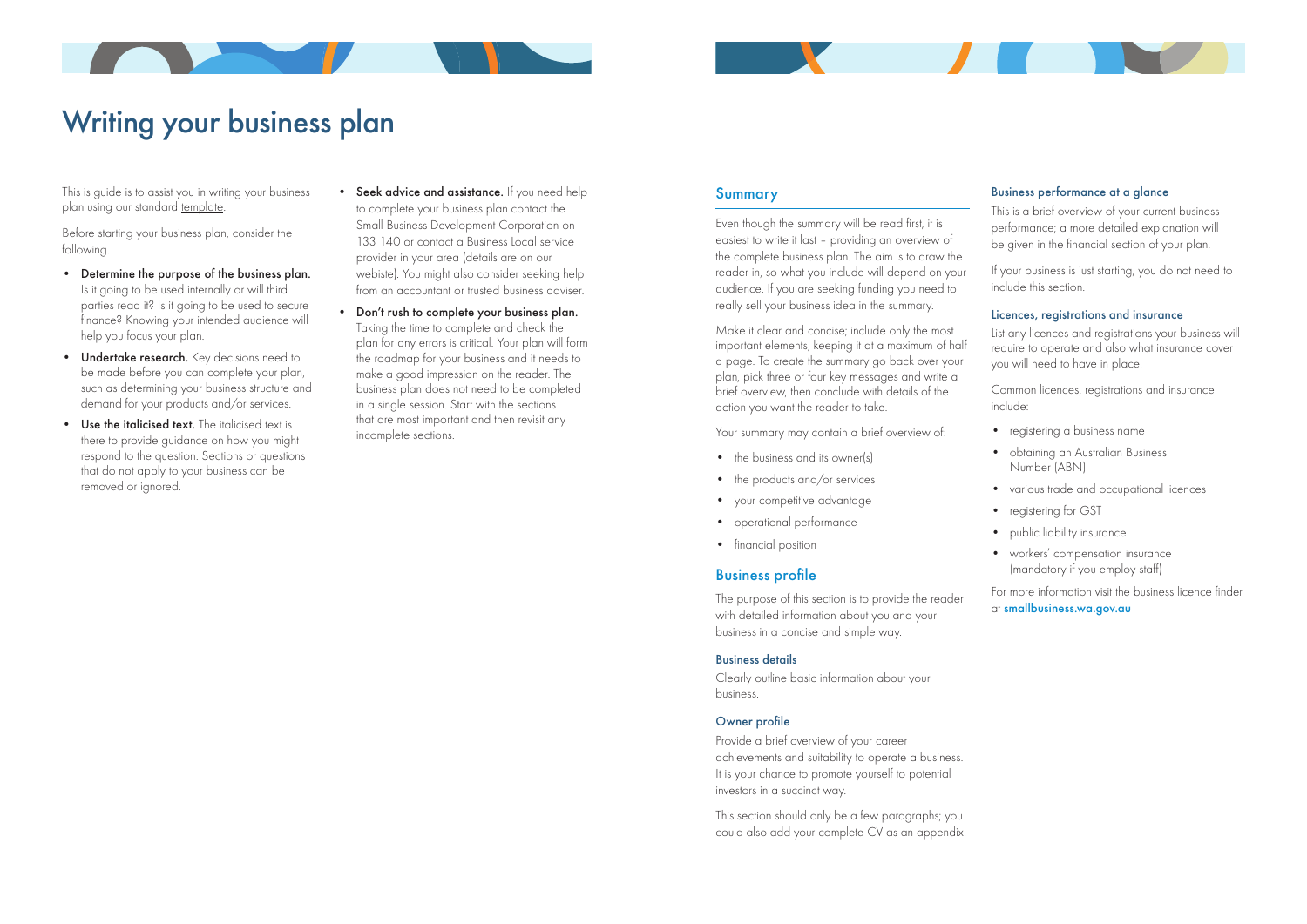

#### Business support team

A good business is only as good as the people who work in it and for it. It is a good idea to include a table of your support team, including their contact details (phone, contact person, email, website, address) so potential investors can see the range and calibre of the businesses and people you have chosen to align with. This table will also help to organise your list of contacts.

Your support team should include:

- accountant
- lawyer
- banker or finance broker
- insurance agent or broker
- business advisers
- industry associations

A SWOT analysis considers the realistic strengths, weaknesses, opportunities and threats affecting your business, in comparison with your competitors. It is a great tool to use internally to work out where your business needs help and provides a good snapshot of your businesses potential for investors.

#### SWOT analysis

If you don't have all the necessary information to develop the SWOT, revisit it after completing your industry analysis.

#### Risk assessment

Identify potential risks and determine what can be done to minimise them. A risk assessment can also help you identify what type of insurance cover or other forms of protection you will need.

# Vision, mission and goals

#### Vision statement

A vision statement is future-based and should briefly outline where you want your business to go. It is meant to inspire and give direction to employees rather than customers.

#### Mission statement

A mission statement is based on the present and describes the fundamental purpose of the business. It must capture the essence of your business in one or two sentences and should include the purpose of your business and target market. It should convey, to employees and the external community, a sense of why the business exists.

#### Business goals

Business goals are what the business is aiming to achieve, and is a more detailed description of your vision statement. Make your goals SMART.

| <b>SMART</b> goal | <b>Description</b>                                                                  |
|-------------------|-------------------------------------------------------------------------------------|
| Specific          | Goals need to be well-defined and focussed, not broad.                              |
| Measurable        | Goals need to be measurable.                                                        |
| <b>Attainable</b> | Don't aim too high too fast.                                                        |
| Relevant          | Consider the current economic conditions and realities of your business<br>climate. |
| Time-based        | Set a time frame to achieve the goal so that it doesn't get pushed aside.           |

#### Market research

#### Industry analysis

It is extremely important to have a solid understanding and practical experience of the industry your business will operate in.

You can find industry information from the following sources.

- Government statistics
- IBISWorld this resource provides information on the present performance of industries and projections of up to five years. We can provide you with a full report for your industry free of charge.
- industry associations
- publications
- internet search

#### Competitor analysis

It is important to understand your competitors and how your business compares with them.

#### Operating strategy

This section of your plan describes the internal operations and processes that enable the business to achieve its short and long term goals. It describes how the business works and the premises, plant, equipment and people required to produce your products and/or services.

#### Location and premises

Provide details of your business premises.

Visit our website for more information about premises and location.

#### Plant and equipment

If you are starting a business you will need to identify the plant and equipment you require or already have. List items individually or group by type.

If your business has been operating for at least one financial year include a list of plant and equipment with the original purchase price.

#### Inventory

List the current inventory required to produce your product or service.

#### Major suppliers

Finding reliable suppliers and building good working relationships can be challenging and time consuming. Identifying your major suppliers will provide a sense of security for potential investors.

#### Environmental strategy

Document what you do or plan to do to minimise the impact of your business on the environment, whether required by legislation or regulations, or through necessity or choice. Environmentally friendly strategies can save you money, win customer approval and be a point of difference between you and your competitors.

#### Human resources

In this section outline your key staff including any family members who may not be paid a salary for their contribution. Also include details of required staff and your strategies to recruit, train and retain them in your business.

Visit our website for more information on employing staff.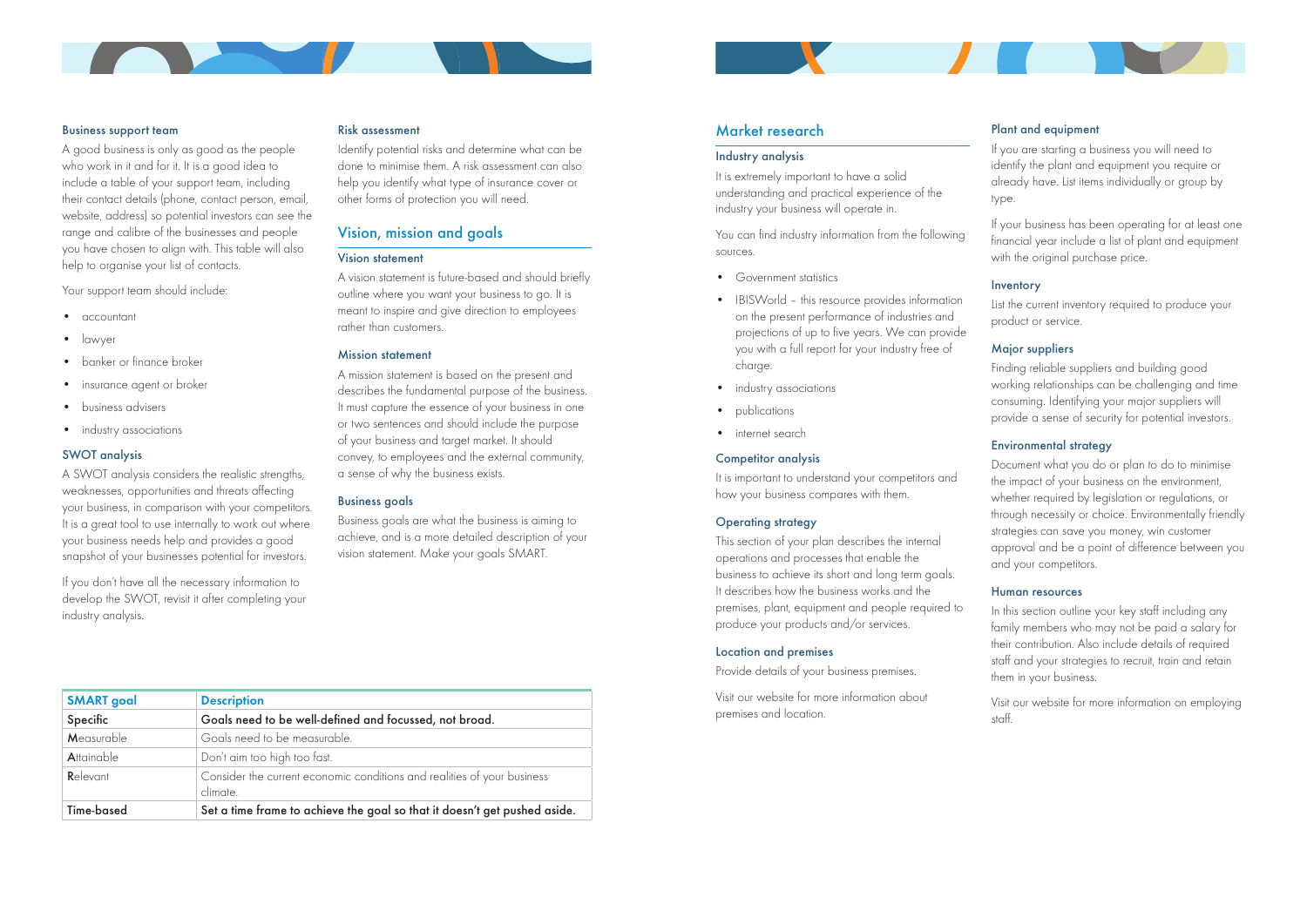

# Products and/or services

In this section provide:

- An overview of the products or services your business will be offering.
- An outline of how these products or services will be priced.
- Details of how you are going to distribute your product or service, including any strategic alliances.
- Future products or services you are planning to introduce.

Factor in the following when calculating your pricing structure.

- What is your cost of goods sold? (How much it actually costs to produce your product or service.)
- What are your operating expenses?
- What profit do you want to make from your business?
- What are your competitors charging?

If appropriate, add pictures of your products or services in the appendix of your plan. If you have a website, include a link to it.

#### Overview of products and/or services

Provide a brief description of your product or service including the price range, market position and customer benefits. Consider bundling your products or services into groups to avoid pages of individual listings.

#### Pricing strategy

- How you intend to sell to customers; this may include having an online store, retail outlet, using wholesaler or agents etc.
- How long will it take to get your product or service to customers.
- If you are supplying goods what packaging you will be using.
- If you are posting items, which freight methods will you be using and how you will price it.
- The system you will be using for processing orders, returns, shipping and billing.
- How you will handle large shipments or orders.

If your business is more complex, consider attending our workshop 'Understanding Business Financials' or contact your Business Local service provider.

#### Distribution system

There are many ways to distribute your products/ services. In this section you need to convey how your product or service will actually get to your customers.

You should include:

When you look closely at your market you'll find that your customers fall into different groups or segments, each valuing different aspects of your products or services, such as price, design, or ease of access. These groups or segments are known as your target markets

#### Future plans

Outline any future plans you have for the business.

# Marketing plan

- direct marketing email, bulk mail, telemarketing, point of sale displays
- digital promotion website, social media, e-commerce, blog

#### Market research and industry analysis

Your previous market research and industry analysis will assist you to complete this section. You may also want to consider:

- Surveying a range of people about your business idea – include potential customers, suppliers, industry members etc.
- Clearly outlining the need for your product in the market place, use quotes from customers to support your claims.
- income growth
- larger profit margins
- improved cash flow
- a more diversified income stream
- reduction in the cost of goods sold

Visit our website for more information on market research.

#### Unique selling proposition

For your business to stand out and succeed you will need to determine your unique point of difference.

#### Overview of target markets

#### Marketing goals

Generally your marketing goals will relate to:

- increasing the level of sales
- building the demand for specific products and/ or services
- increasing awareness among specific target markets
- maintaining customer loyalty

#### Marketing budget

A general rule of thumb is to spend between three to five per cent of your actual or expected annual turnover on marketing. If your business is new you will need to inject more funds to build your business profile. Your budget may include advertising, design of branding, printing promotional material, website development etc.

#### Promotional strategies

Customers will only find out about your product or service if it is promoted appropriately. Strategies may include:

- advertising magazines, newspapers, business directories, radio
- sales discounts, customer loyalty programs, competitions
- public relations media releases, events
- personal selling trade shows, expos, salespeople

For more information on marketing your business attend our 'Spreading the Word – Marketing your Business' workshop.

#### Customer service strategy

Maintaining good customer relationships and ensuring repeat business is important for success. In this section outline how you intend to develop relationships with your customers. Include information about systems or procedures you have, or intend to put in place. Also include information on how you will measure levels of customer satisfaction

# Financial strategy

#### Financial goals

Typical small business financial goals focus on:

#### Financial forecasts

Predicting the financial future of your business is not easy, especially when starting a business.